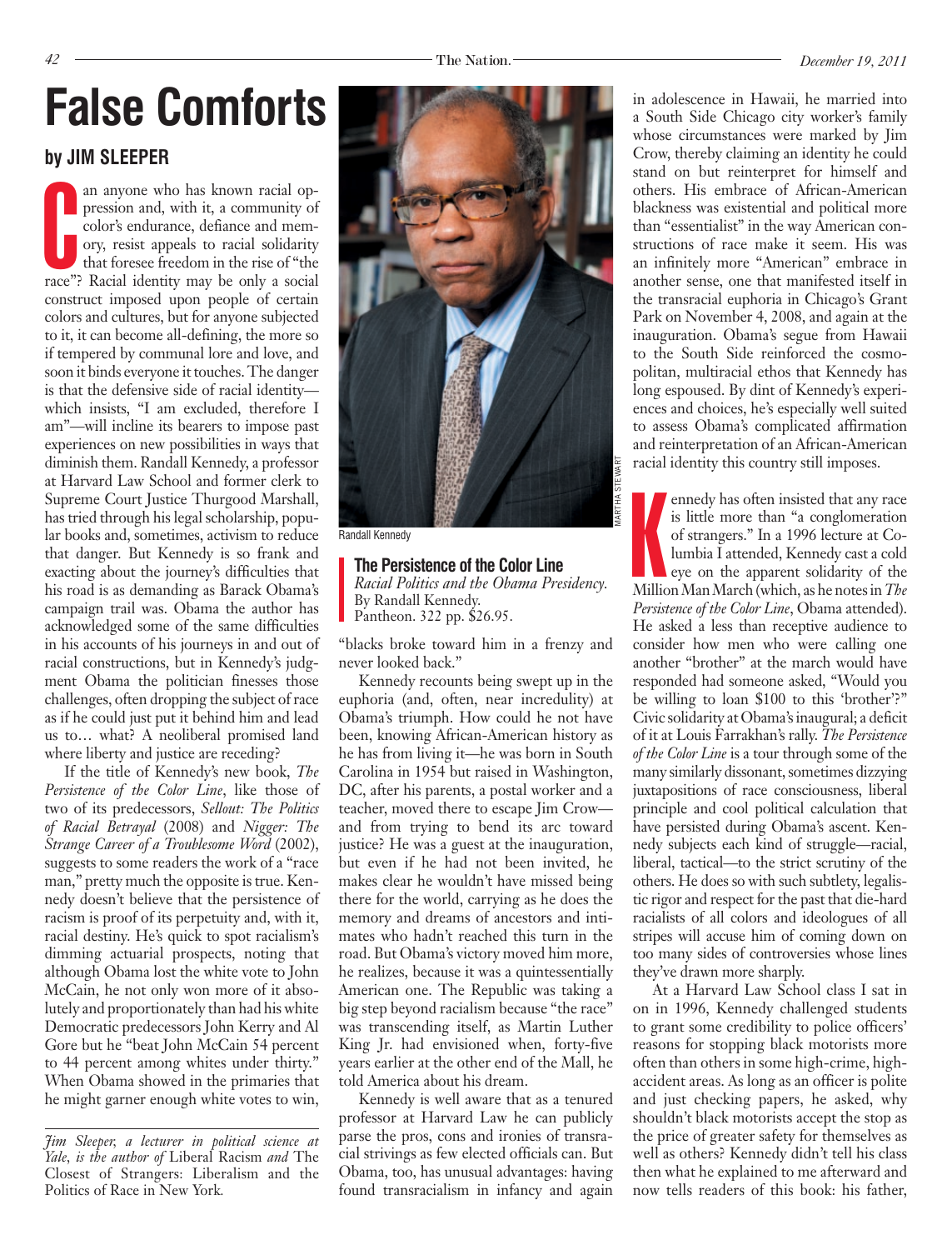

Actual size is 40.6 mm

IN GOD **NE TRUST** 

## **Millions are scrambling for the** new 2012 Silver Eagle...But today you get it at our LOWEST PRICE!

be comonic crisi has garbed a loge demand for U.S. Mint  $\boldsymbol{1}$  . Silver Bights, Collecton, investors, dealers and the politic ables are according the country to obtain them, menting a serious national shortage. But today, as a questial offer to serv contonent you can own these HRFTY Silver Dollars at our lowest priceondy \$46.87 (plus sfb)!

You Cannot Buy This Coin From the Minti

The U.S. Mint does not sell uncirculated Silver Bagle Dollarsdirect to the politic. You can only clatric them through ananthonised distributor. This is one FIRST EVER Release of the<br>laund new 2012 U.S. Mint Silver Bagles-America's newest Silver Dollar. These massive and attentive come contrin one full tary conce of aliver and feature the bistoric ionge of blias. Library dunged in a U.S. that walking boddly into the fature.

#### No. We're Not Crazyl

Why are we releasing this alway dollar at our lowest price? Hoosenewe want to interlace you to what loading of the mode of our antified contours have discovered since 1984—that Gorl/fint is the place to find the world's finest high-goaled coins. That's why we're offering you this Building Uncinculated 2012 U.S. Silver Bugle for just \$46.87"—to put you on the ground those of great values like this-values our customers enjoy every day.

> Demand for 2011s Broke Records. Act before the 2012s Disappear!

We've move experienced unto demand for Silver Bagles as we did in 2011. We predict the more for the 2012 Silver Bagier. So pleasebury! This is the first 2012 release. And with the nament financial orini they could easily adl out.

#### **Limited to 40 Per Household**

At our cost, we wont set a strict limit of 40 coins per household. Due to supid changes in the price of silver, prices may be higher or lower and are subject to clumps without notice. Supplies are: limited. The allow of alver is timelon, and the previous metal is a proven hedge against enumeration uncertainty. Don't wiss out! Call immediately, tall free, to add those closire Silver Bugles to your boldings!

Coin Space: Decouration \$1 Gode Britain Uncomined Parity: .9993 Weight: 31.101 Games Disnetent 40.6 hilled

#### Offer Lindted to 40 per household

2012 American Silver Eagle Coin Your cost \$46.87 + S&P

Per fastast service, call toll-free 24 hours a day



Office Code 1991144.01 **Flow motion this cole when you call** 



The same catalogular theatical torus

Note: Condition case, is a primar distribut is Chathlinis come is at primite distributor of generators and primite coin and confullir intersected in our<br>uga mitteraturalism CDS:vAdina come, 2012 ""Pitica formal un aput tombine allvest prime of (25.03). بالمرازق أستوريات -0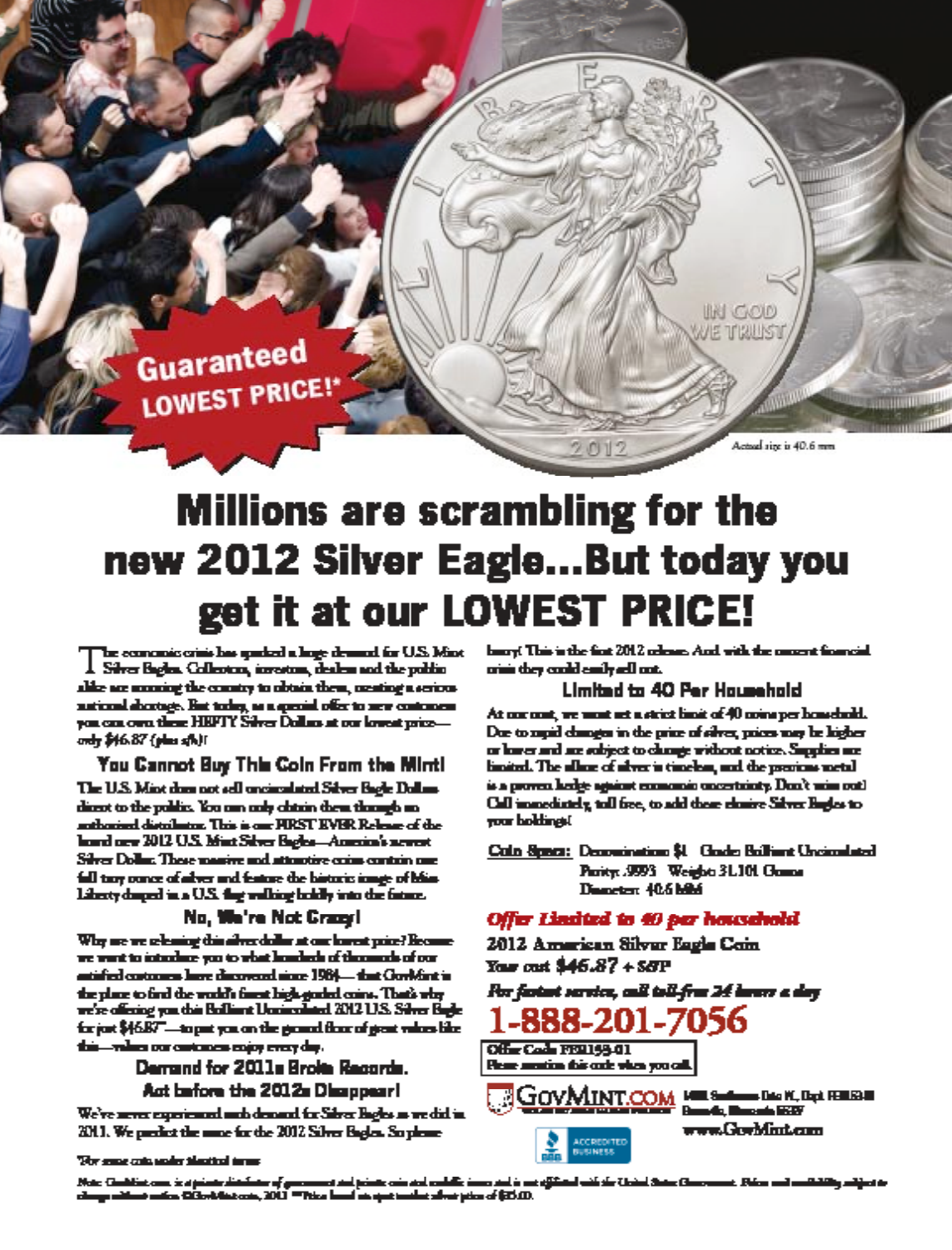whom he likens somewhat to the defiant Rev. Jeremiah Wright, suppressed his rage and was extremely polite to Southern cops who pulled him over, calling him "boy" and demanding to know his destination as he drove his family to visit relatives in South Carolina. Kennedy saw it all, but to test and strengthen the only civic principles that might blunt racism, he provokes himself and others to look beyond personal and collective memory instead of imposing it summarily on the present.

What fascinates him is the paradox of the color line's persistence amid its seeming implosion: many people on both sides of it seem to like it, or at least act and think as if they couldn't live without it. He wants to push the envelope of racialist assumptions and risk venturing beyond them, and he's hardest on those who evade his challenge. He criticizes conservatives who pretend that the only important color is dollar green but keep fiddling with color lines they have imposed in order to shield plutocracy, dividing and co-opting its challengers. Kennedy exempts McCain (though not his advisers) by noting that in 2008 he was "unwilling, on grounds of political morality," to make an issue of the sermons by Obama's pastor, Reverend Wright. Kennedy also finds fault with leftists who've challenged plutocracy with cries like "Black and white, unite and fight!" yet indulge a "politics of difference" that recapitulates the old divisions. And he faults liberals who've done so well by the present system of casino finance and corporate welfare that they can't be serious about reconfiguring it. Yet they can't defend it wholeheartedly, either, so they resort to draping it in the raiment of diversity, turning the better universities into cultural gallerias for a colorful global elite.

Kennedy skewers all these parties' righteous furors over race and pious evasions of it. In *Sellout*, he provoked liberals by finding much to like in Clarence Thomas's jurisprudence, acquitting him of racial treason in service to conservatives such as Antonin Scalia. Parsing the 2008 campaign in *The Persistence of the Color Line*, Kennedy decides in a similarly counterintuitive way that the liberal historian Sean Wilentz, writing for *The New Republic*, was "tendentious" and "went overboard" when accusing Obama of playing the race card against Hillary Clinton, and that liberal columnists such as Bob Herbert and *New Yorker* writer Hendrik Hertzberg went too far in accusing Clinton and McCain of playing it when they hadn't even though, in other instances, Kennedy finds that they had.

**I**<br>William t takes a while to grasp the method behind the more Solomonic of Kennedy's judgments. An economic progressive, he disagrees vehemently with most of Thomas's jurisprudence and agrees often with Wilentz, Herbert and Hertzberg. But he wants to focus on a prize more elusive than a redress of grievances that are defined and brandished racially, and that is even more elusive than any grand progressive strategy. He wants to strengthen a liberal understanding of freedom that, because it's ultimately individual, even when socially nurtured, can exist only beyond the reach of both race loyalty and the necessary oversimplifications of activists in struggle. True freedom requires a different solidarity, the transracial, civic-republican kind that Kennedy experienced in the inaugural but not in the Million Man March.

Far from wanting to drop the subject of race entirely, Kennedy would like to see Obama tackle frontally the high rates of black unemployment and "the mass-incarceration disaster that…dramatically decreases opportunities for employment, civic engagement, or family life" and "reinforces the stigmatization of African Americans." He wants Obama to make clear distinctions between practices that produce racial inequities and polemics that produce only an ethno-racial moralism that steers progressive struggles off course: Kennedy has long opposed demands by black nationalists and the National Association of Black Social Workers for extensive restrictions on whites' adoptions of black infants, and he disdains accusations of racism that are theatrically compelling but collapse under scrutiny.

Obama's avoidance of race during the overheated, on-edge campaign probably enhanced America's prospects of tearing down its Berlin Wall of color. Kennedy is not fond of the speech on race, "A More Perfect Union," that Obama was constrained to give in March 2008 in Philadelphia amid the uproar over Reverend Wright. After parsing the speech at some length, Kennedy concludes that it was tactically successful—and received by Obama's supporters like manna—because it was banal and evasive in "equating the racial wrongs of whites and blacks," as Obama the politician bowed to "the formulaic imperative to distribute plaudits and blame equally." Obama certainly wasn't telling the whole truth in Philadelphia, but Kennedy thinks that with the candidate's fate hanging in the balance, the speech mollified opponents and skeptics with bromides. He goes on to explain that for most blacks, it mattered more how Obama presented himself—that he was electable—than whether he had a plan for redress. Here, at last, was a national leader for

whom they didn't have to make excuses of the kind Obama was making for Wright.

Kennedy sounds less conflicted about Obama when he's dismissing black conservatives such as Shelby Steele, who "was transfixed by the mistaken belief that most whites are racked by a pathological racial guilt that makes them vulnerable to black racial demagogues," of whom Steele considered Obama a smooth example. And Kennedy is equally critical of black leftists such as Adolph Reed Jr., Glen Ford and Bruce Dixon, who, treating black grievances and assumptions as inherently progressive, condemned Obama for not pressing them. In the eyes of these leftists, Kennedy explains, Obama couldn't or wouldn't acknowledge that corporate capitalism relies on racism to justify marginalizing some in order to keep its elusive promises to others. So he offered too easy a way out: having reconfigured race for himself through his biracial provenance and introspection, he turned his odyssey into a national fairy tale. By contrast, Dr. King learned that justice comes only with jobs; when he was assassinated, he was leading a Poor People's Campaign and defending sanitation workers in Memphis. Obama's critics lamented that he had no intention of taking such risks.

Kennedy counters that while Reed, Ford and Dixon "rightly insisted on looking beneath the cosmetics of the Obama candidacy to its underlying ideological and programmatic innards," they offered little but "support for utopian 'revolution.'" They acted as if "Obama should have been 'brave' enough to articulate a platform that would have immediately resulted in his being cripplingly attacked as an irresponsible radical," and as if "the presidential electoral competition" might be "an irrelevant sham." Kennedy invokes Amiri Baraka's warning that "no amount of solipsistic fist-pounding about 'radical principles' will change this society as much as the election of Barack Obama." It was foolish to condemn him when unprecedented opportunities lay within his grasp, even though he's missed some of them, as critics on the left had feared.

ennedy has long resisted hopes that<br>a "politics of difference" and "iden-<br>tity politics" can catalyze major social<br>change. He remains an uncompromis-<br>ing critic of the presumptive histori-<br>cal and communal wisdom of "criti ennedy has long resisted hopes that a "politics of difference" and "identity politics" can catalyze major social change. He remains an uncompromising critic of the presumptive historitheorists," who rocked Harvard Law School in his early years there in the 1980s (and during Obama's student years there shortly thereafter) by invoking racial knowledge to demand that the school offer tenure to a black woman it had turned down and, more